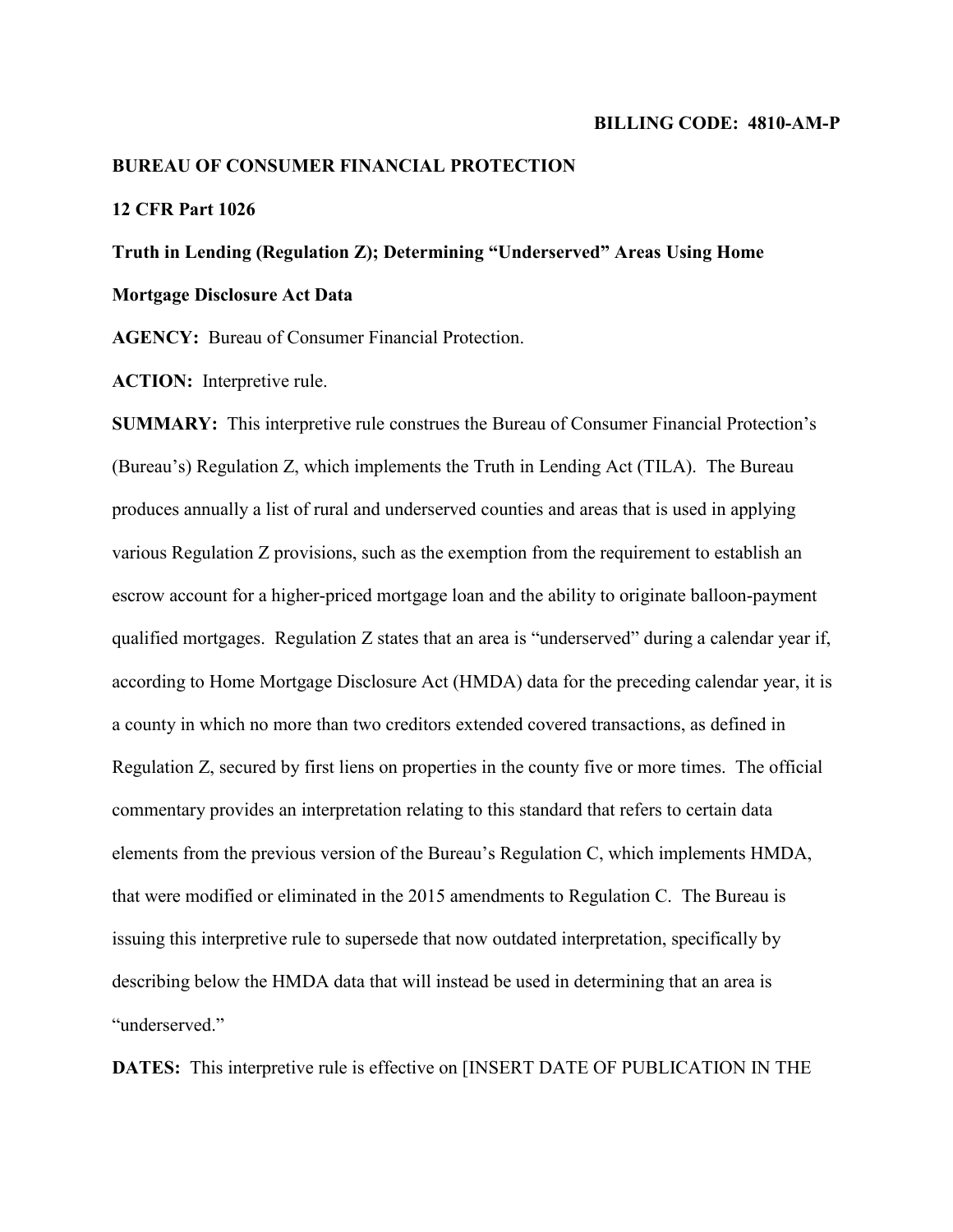### FEDERAL REGISTER].

#### **FOR FURTHER INFORMATION CONTACT:** Waeiz Syed, Counsel, Office of

Regulations, at (202) 435-7700 or https://reginquiries.consumerfinance.gov/. If you require this document in an alternative electronic format, please contact *CFPB\_Accessibility@cfpb.gov*.

# **SUPPLEMENTARY INFORMATION:**

#### **I. Discussion**

# *A. Definition of "Underserved"*

As adopted in the Dodd-Frank Act and further amended by the Helping Expand Lending Practices in Rural Communities Act of 2015, TILA sections 129C(b)(2)(E) and 129D(c) granted the Bureau authority, among other things, to create a special provision allowing the origination of balloon-payment qualified mortgages and an exemption from the requirement to establish an escrow account for higher-priced mortgage loans.<sup>[1](#page-1-0)</sup> Through these amendments, Congress limited the class of creditors to which the Bureau may grant the special provision and exemption to include only certain creditors that operate in "rural" or "underserved" areas.

Section 1026.35(b)(2)(iv)(B) of Regulation Z defines an area as "underserved" during a calendar year if, according to HMDA data for the preceding calendar year, it is a county in which no more than two creditors extended covered transactions, as defined in § 1026.43(b)(1), secured by first liens on properties in the county five or more times.<sup>[2](#page-1-1)</sup> Section 1026.43(b)(1) of

<span id="page-1-0"></span><sup>&</sup>lt;sup>1</sup> Pub. L. 111-203, sections 1412 and 1461(a), 124 Stat. 1376, 2147 and 2179 (2010); Pub. L. 114-94, section 89003, 129 Stat. 1312, 1800 (2015) (codified at 15 U.S.C. 1639c(b)(2)(E) and 15 U.S.C. 1639d(c)).

<span id="page-1-1"></span><sup>&</sup>lt;sup>2</sup> Escrow Requirements Under the Truth in Lending Act (Regulation Z), 78 FR 4725, 4740-41 (Jan. 22, 2013) (noting that the Bureau adopted this definition based on HMDA data to provide an objective, easily administered rule and one that is consistent with the purpose of preserving credit access in underserved areas), as subsequently amended by Amendments to the 2013 Escrows Final Rule under the Truth in Lending Act (Regulation Z), 78 FR 30739 (May 23, 2013), and Amendments Relating to Small Creditors and Rural or Underserved Areas Under the Truth in Lending Act (Regulation Z), 80 FR 59943 (Oct. 2, 2015). 12 CFR 1026.35(b)(2)(iv)(B).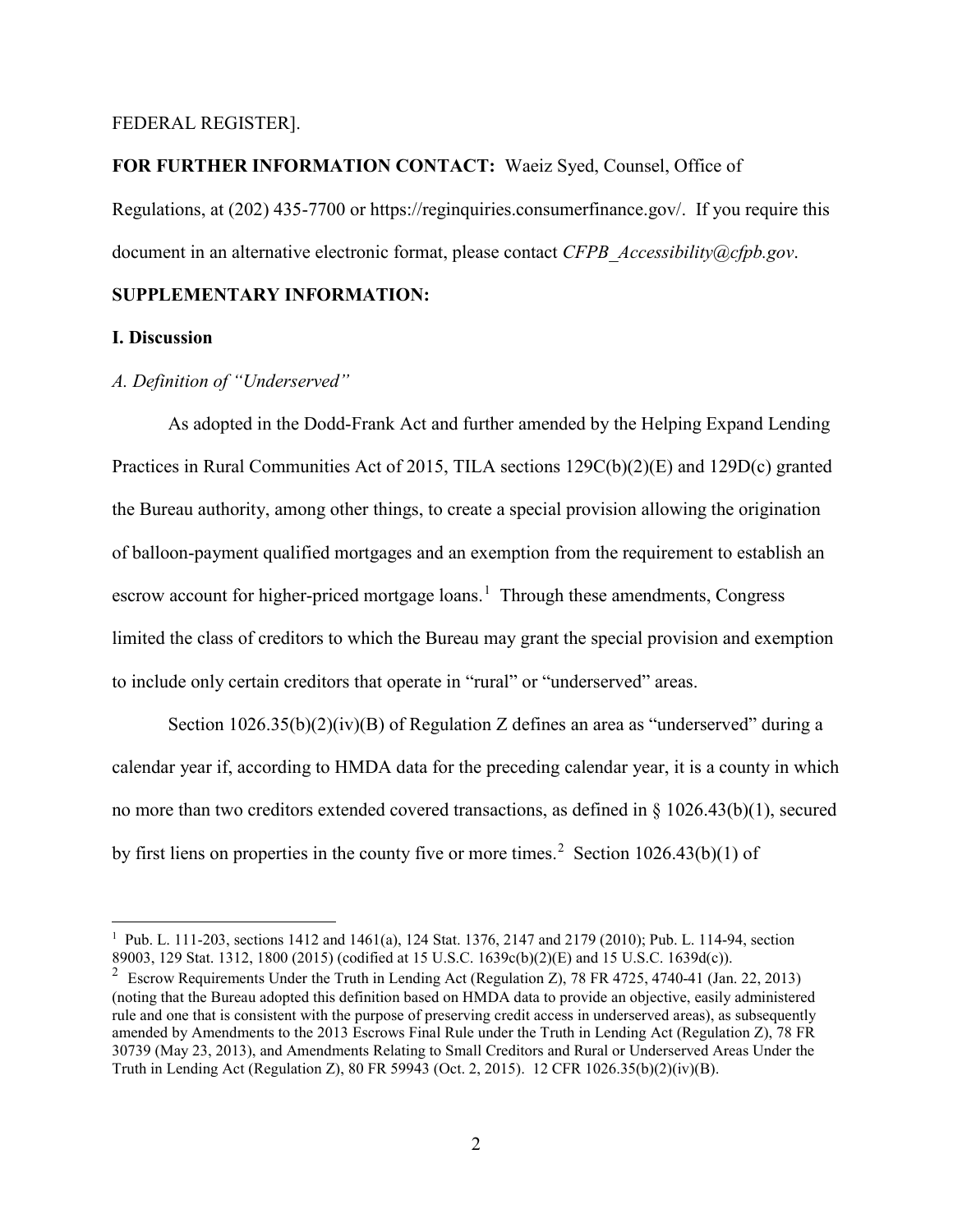Regulation Z defines a "covered transaction" as a consumer credit transaction that is secured by a dwelling, as defined in  $\S 1026.2(a)(19)$ , including any real property attached to a dwelling, other than a transaction exempt from coverage under  $\S 1026.43(a).$  $\S 1026.43(a).$  $\S 1026.43(a).$ <sup>3</sup> Accordingly, in determining the number of first-lien covered transactions in an area for the purposes of determining whether an area is "underserved," the Bureau would not count transactions that fail to meet the definition of a "covered transaction" as set forth in § 1026.43(b)(1), such as a home equity line of credit subject to § 1026.40.

The Bureau interpreted the definition of "underserved" in the official commentary to Regulation Z. In comment  $35(b)(2)(iv)$ -1.ii, the Bureau stated that a county is an "underserved" area if, in the applicable calendar year's public HMDA aggregate dataset, no more than two creditors have reported five or more first-lien covered transactions with HMDA geocoding that places the properties in that county. For the purposes of this determination, because only covered transactions as defined in § 1026.43(b)(1) of Regulation Z are counted, all first-lien originations (and only first-lien originations) reported in the HMDA data are counted except those for which the owner-occupancy status is reported as "Not owner-occupied," the property type is reported as "Multifamily," the applicant's or co-applicant's race is reported as "Not applicable," or the applicant's or co-applicant's sex is reported as "Not applicable." Comment 35(b)(2)(iv)-1.ii also specified HMDA codes for each of these HMDA reporting categories. *B. Determining "Underserved" Areas Using HMDA Data*

In 2015, the Bureau issued a final rule amending Regulation C; for the most part, the 2015 amendments took effect on January 1, 2018. [4](#page-2-1) Among other changes, the 2015 HMDA Final Rule amended Regulation C to include nine new data points as required by the Dodd-Frank

<span id="page-2-0"></span> $3$  12 CFR 1026.43(b)(1).

<span id="page-2-1"></span><sup>4</sup> Home Mortgage Disclosure Act (Regulation C), 80 FR 66128, 66256-58 (Oct. 28, 2015).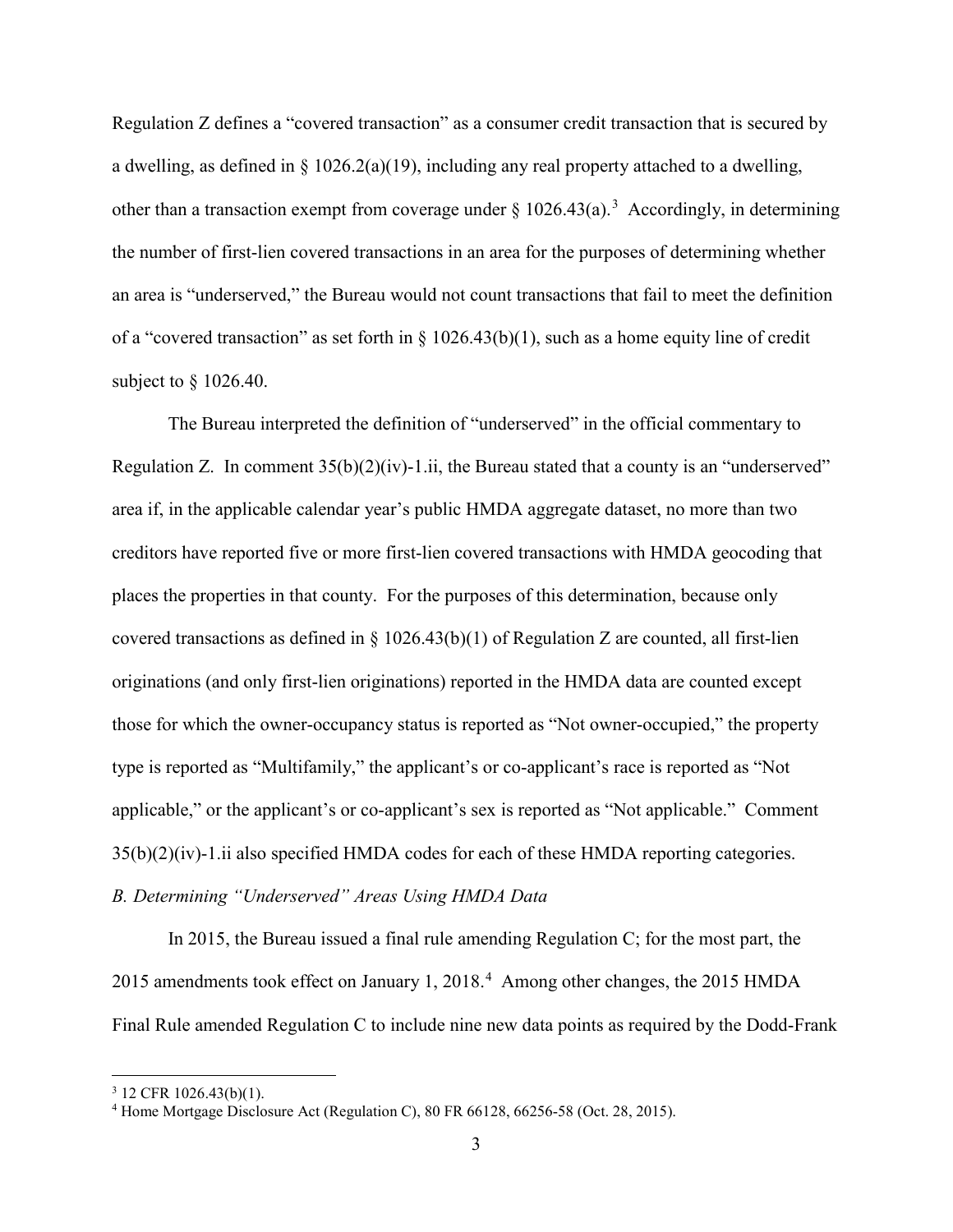Act; added a number of additional data points pursuant to the Bureau's discretionary authority under HMDA section 304(b)(5) and (6); and revised certain pre-existing data points to clarify or amend their requirements.

In light of these changes, certain parts of the methodology described in comment 35(b)(2)(iv)-1.ii became obsolete, as they referred to HMDA data points replaced or otherwise modified by the 2015 HMDA Final Rule. To avoid uncertainty concerning how HMDA data is to be used to determine the underserved status of a county, the Bureau is issuing this interpretive rule to supersede the outdated portions of the commentary and identify current HMDA data points it will use to determine whether a county is underserved.

Under this interpretive rule, the determination will be made by counting first-lien originations from HMDA data for the preceding calendar year, except those for which any of the following HMDA data points are reported with values we interpret as being inconsistent with Regulation Z's definition of a "covered transaction."

#### *1. Construction Method and Total Units*

Because a "covered transaction," as defined in  $\S 1026.43(b)(1)$  of Regulation Z, includes loans secured by residential structures that contain one to four units, the Bureau will not count first-lien originations reported in HMDA data for which the construction method status is reported as "Site-built" (HMDA Code 1) and the total units (i.e., number of individual dwelling units related to the property) is reported as being greater than "4."

## *2. Open-End Line of Credit and Reverse Mortgage*

The definition of a "covered transaction" in  $\S$  1026.43(b)(1) of Regulation Z excludes specific categories of loans, such as a home equity line of credit subject to § 1026.40. The definition of a "covered transaction" also excludes, for example, a reverse mortgage subject to

4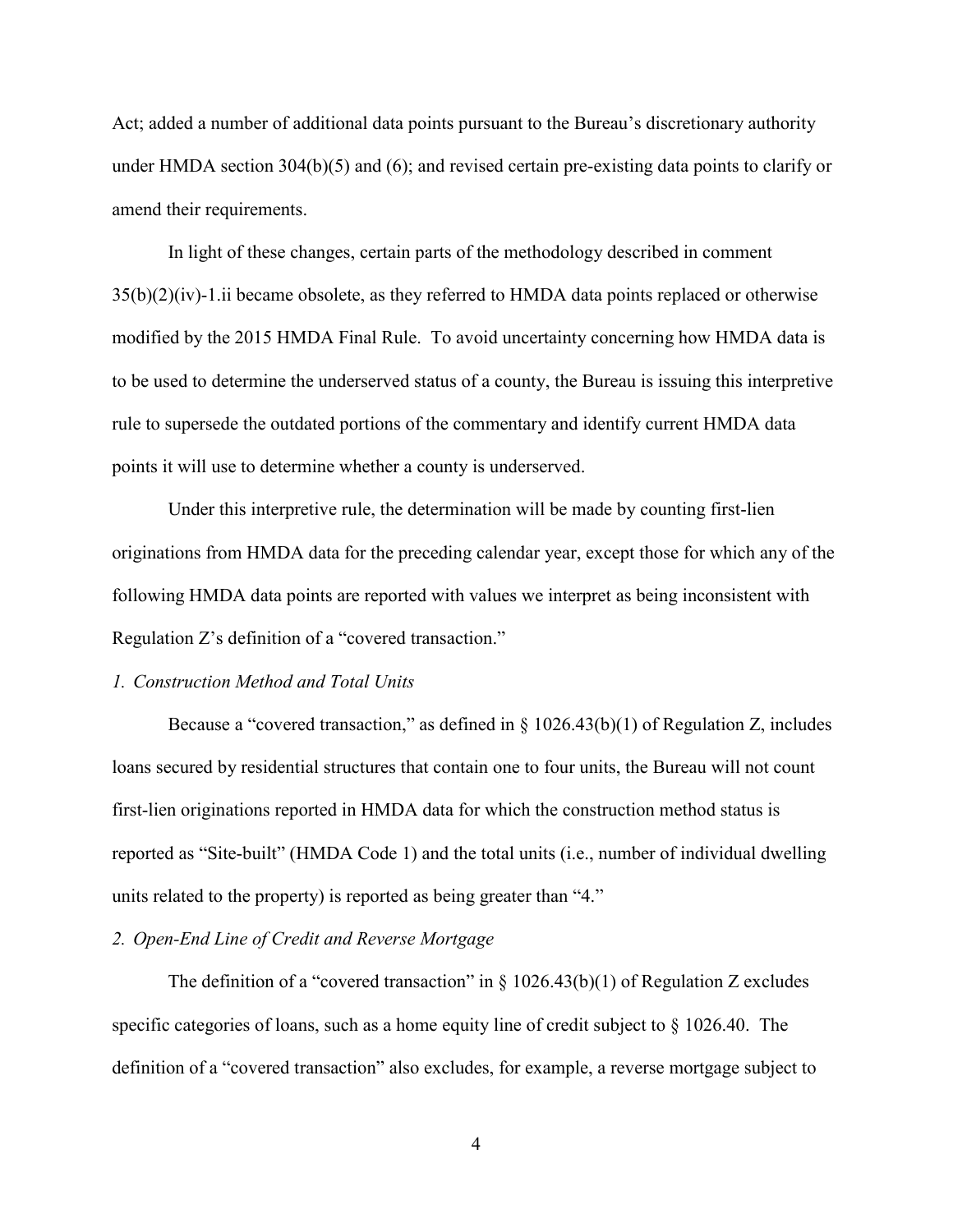§ 1026.33, for the purposes of § 1026.43(f), which is the provision that permits creditors operating in underserved areas to originate qualified mortgages with balloon payments.

For these reasons, the Bureau will not count first-lien originations reported in HMDA data for which the open-end line of credit status is reported as "Open-end line of credit" (HMDA Code 1) or the reverse mortgage status is reported as "Reverse mortgage" (HMDA Code 1).

## *3. Business or Commercial Purpose*

Regulation Z's "covered transaction" definition also excludes an extension of credit primarily for a business or commercial purpose. Accordingly, the Bureau will not count firstlien originations reported in HMDA data for which the business or commercial purpose status is reported as "Primarily for a business or commercial purpose" (HMDA Code 1).

#### *4*. *Demographic Information of Applicant and Co-Applicant*

As defined in  $\S 1026.43(b)(1)$  of Regulation Z, a "covered transaction" is limited to transactions made to consumers, which  $\S 1026.2(a)(11)$  of Regulation Z defines, in part, as a natural person to whom consumer credit is offered or extended.

Appendix B and comment  $4(a)(10)(ii)$ -4 of Regulation C instruct covered financial institutions to report the applicant's or co-applicant's ethnicity, race, sex, and age as "not applicable" if the applicant or co-applicant is not a natural person. For these reasons, the Bureau will not count first-lien originations reported in HMDA data for which both the applicant's and co-applicant's ethnicity, race, sex, and age **all** are reported as follows: (1) the applicant's ethnicity is reported as "Not applicable" (HMDA Code 4); (2) the applicant's race is reported as "Not applicable" (HMDA Code 7); (3) the applicant's sex is reported as "Not applicable" (HMDA Code 4); (4) the applicant's age is reported as "Not applicable" (HMDA Code 8888); (5) the co-applicant's ethnicity is reported as "Not applicable" (HMDA Code 4) *or* "No co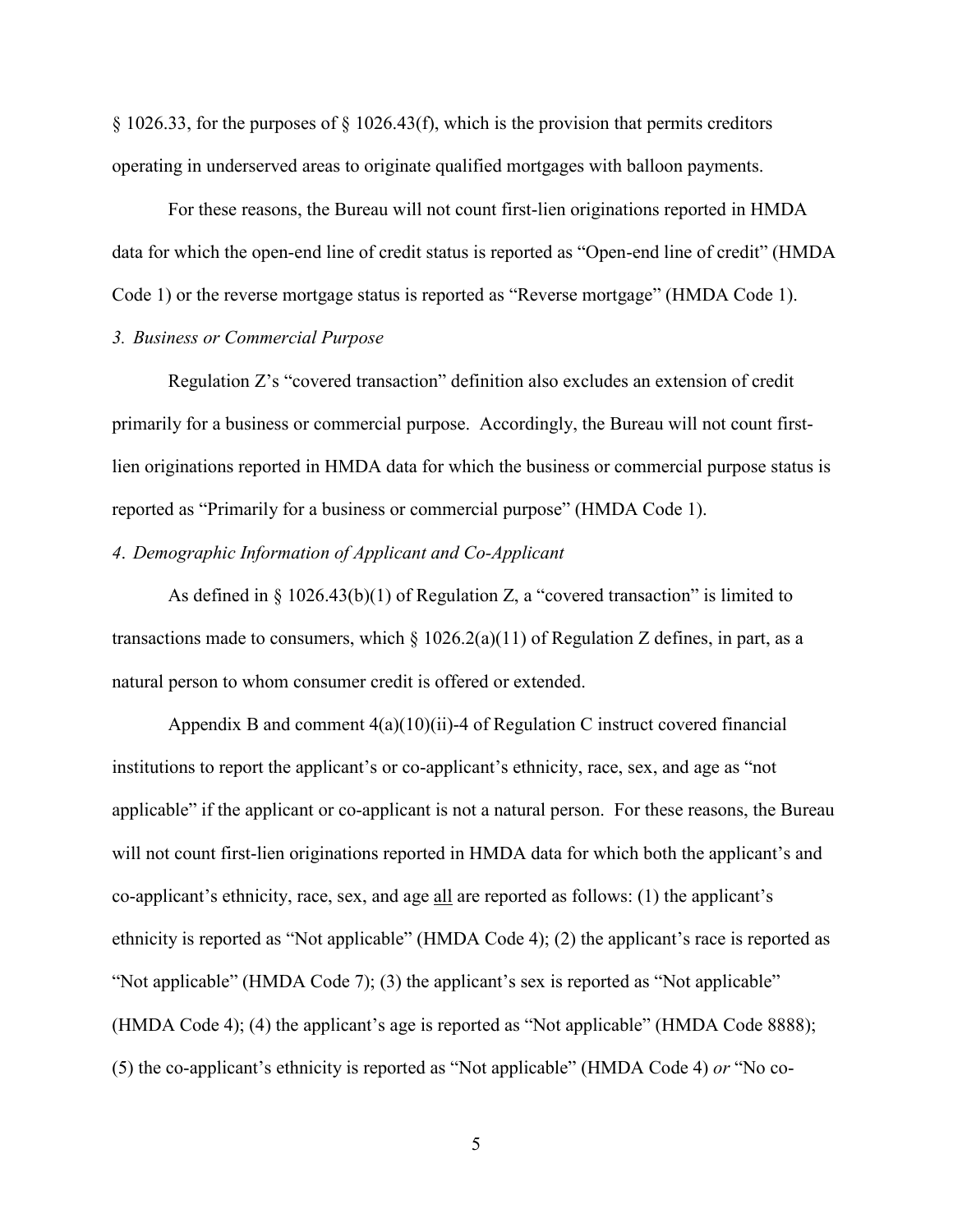applicant" (HMDA Code 5); (6) the co-applicant's race is reported as "Not applicable" (HMDA Code 7) *or* "No co-applicant" (HMDA Code 8); (7) the co-applicant's sex is reported as "Not applicable" (HMDA Code 4) *or* "No co-applicant" (HMDA Code 5); and (8) the co-applicant's age is reported as "Not applicable" (HMDA Code 8888) *or* "No co-applicant" (HMDA Code 9999).

The underserved counties list, using the HMDA data described above, can be found on the Bureau's public website at [https://www.consumerfinance.gov/policy](https://www.consumerfinance.gov/policy-compliance/guidance/mortgage-resources/rural-and-underserved-counties-list/)[compliance/guidance/mortgage-resources/rural-and-underserved-counties-list/,](https://www.consumerfinance.gov/policy-compliance/guidance/mortgage-resources/rural-and-underserved-counties-list/) where, consistent with past practice, the list is made available along with historical lists.

## *C. Legal Authority*

The Bureau is issuing this interpretive rule based on its authority to interpret Regulation Z, including under section 1022(b)(1) of the Dodd-Frank Act, which authorizes guidance as may be necessary or appropriate to enable the Bureau to administer and carry out the purposes and objectives of Federal consumer financial laws.<sup>[5](#page-5-0)</sup>

By operation of TILA section 130(f), no provision of TILA sections 130, 108(b), 108(c), 108(e), or 112 imposing any liability applies to any act done or omitted in good faith in conformity with this interpretive rule, notwithstanding that after such act or omission has occurred, the interpretive rule is amended, rescinded, or determined by judicial or other authority to be invalid for any reason.<sup>[6](#page-5-1)</sup>

<span id="page-5-0"></span> <sup>5</sup> 12 U.S.C. 5512(b)(1). The relevant provisions of Regulation Z form part of Federal consumer financial law. 12 U.S.C. 5481(12)(O), (14).

<span id="page-5-1"></span> $6$  15 U.S.C. 1640(f).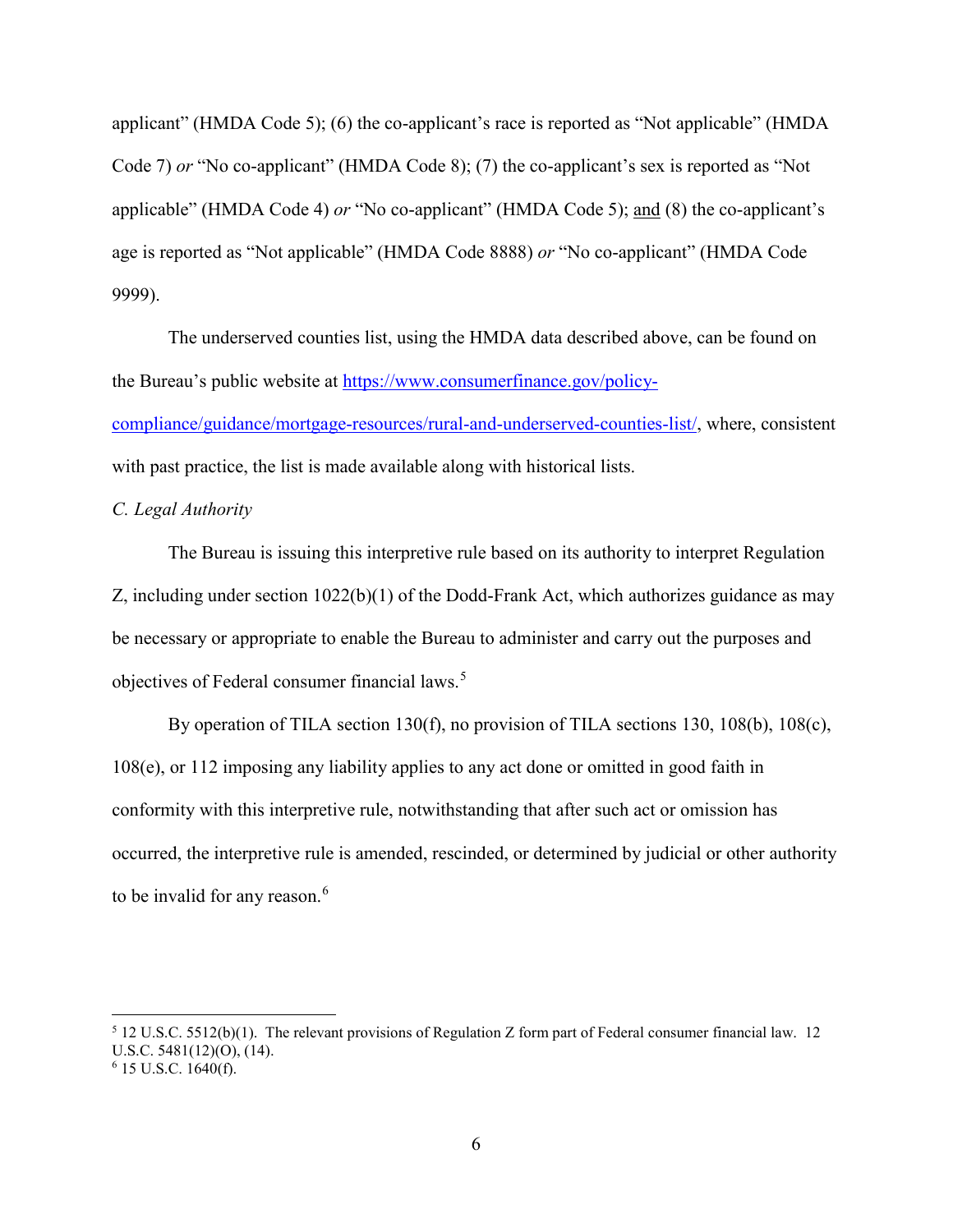### **II. Effective Date**

Because this rule is solely interpretive, it is not subject to the 30-day delayed effective date for substantive rules under section 553(d) of the Administrative Procedure Act.<sup>[7](#page-6-0)</sup> Therefore, this rule is effective on [INSERT DATE OF PUBLICATION IN THE FEDERAL REGISTER], the same date that it is published in the *Federal Register*.

# **III. Regulatory Requirements**

This rule articulates the Bureau's interpretation of Regulation Z and TILA. As an interpretive rule, it is exempt from the notice-and-comment rulemaking requirements of the Administrative Procedure Act. $8$  Because no notice of proposed rulemaking is required, the Regulatory Flexibility Act does not require an initial or final regulatory flexibility analysis.<sup>[9](#page-6-2)</sup>

The Bureau has determined that this interpretive rule does not impose any new requirements or revise any existing recordkeeping, reporting, or disclosure requirements on covered entities or members of the public that would be collections of information requiring approval by the Office of Management and Budget under the Paperwork Reduction Act.<sup>[10](#page-6-3)</sup>

#### **IV. Congressional Review Act**

Pursuant to the Congressional Review Act,  $11$  the Bureau will submit a report containing this interpretive rule and other required information to the United States Senate, the United States House of Representatives, and the Comptroller General of the United States prior to the rule's published effective date. The Office of Information and Regulatory Affairs has designated this interpretive rule as not a "major rule" as defined by 5 U.S.C. 804(2).

<span id="page-6-0"></span> $75$  U.S.C. 553(d).

<span id="page-6-1"></span> $85$  U.S.C. 553(b).

<span id="page-6-2"></span> $9^9$  5 U.S.C. 603(a), 604(a).

<span id="page-6-4"></span><span id="page-6-3"></span><sup>10</sup> 44 U.S.C. 3501 *et seq*. 11 5 U.S.C. 801 *et seq*.